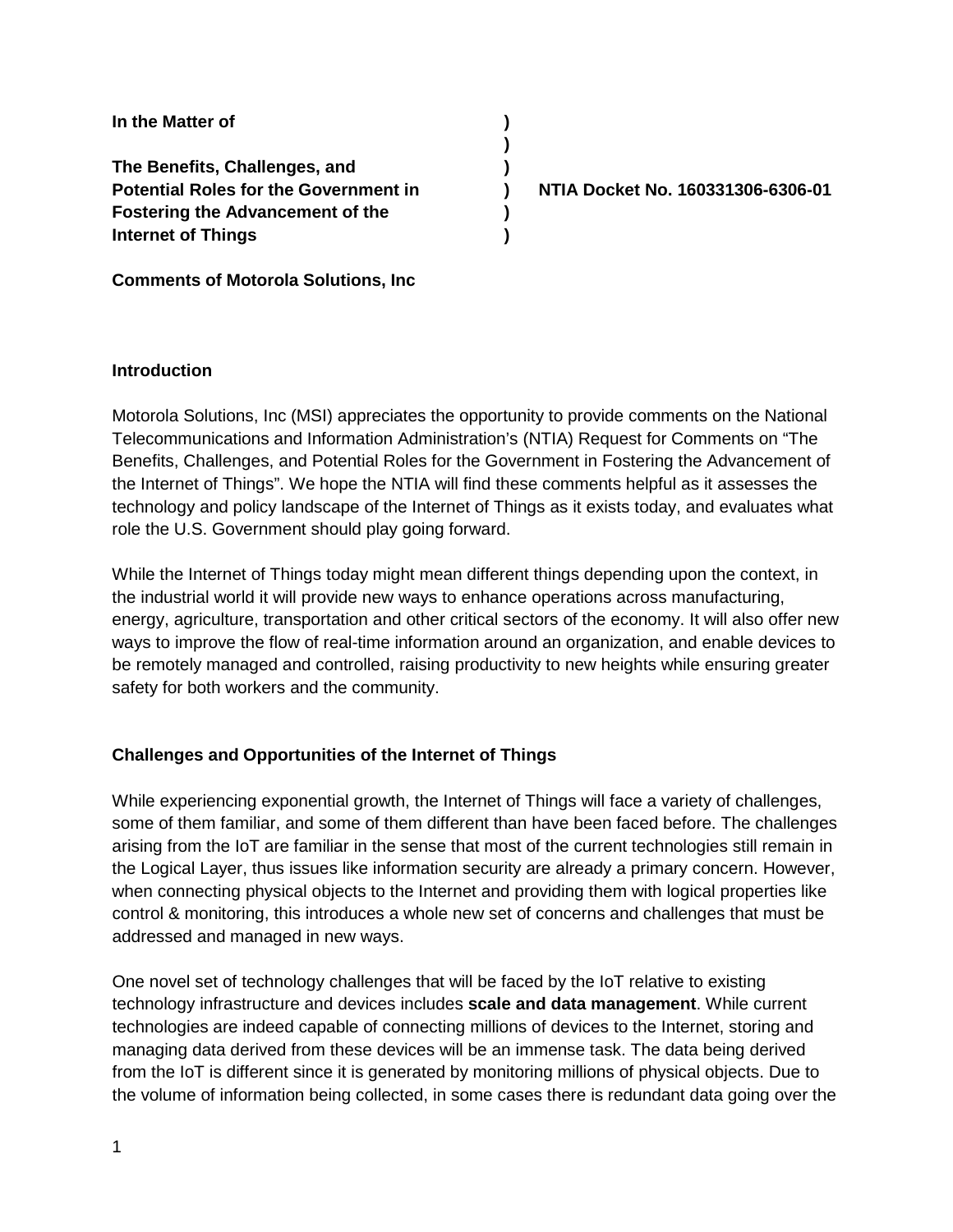network which might "mask" the important data; therefore, advanced technologies involving edge analytics, smart filtering and data analytics are required in order to filter and extract the important data and information.

A second novel technology challenge facing the IoT is **energy consumption.** In some cases "things" are unmanned and deployed throughout a vast geographical area, meaning that replacing a device's power source or connecting it to the power grid might require a unique approach, thus requiring the "thing" itself and its supporting infrastructure to consume minimal power in order to allow a long time between battery replacements.

The IoT will open up new opportunities in multiple **Technological** areas, including expanding our capabilities in artificial intelligence, data analytics, communications cloud computing, and more. In addition, IoT will likely provide great **Economic** benefits by increasing demand in both the consumer markets and the public sector. Furthermore, since IoT can and will allow operations to be more productive through greater operational efficiency, it can potentially save costs and reduce downtime, potentially saving a great deal of money for businesses.

## **Internet of Things Definition and Classification**

The Internet of Things has been defined in multiple ways, by multiple organizations, and probably needs a little clarification, at least for the sake of this discussion. The Internet of Things might imply that actual physical things are connected to the Internet and will own the same properties like any other data that exists on the Internet (for example the ability to search for a car in a searching engine). Furthermore it implies such things on a large scale. However, while in some cases this is a true statement, in other cases it is not - take an electric grid or a water distribution system, for example - in some cases these "things" (water pumps / electric meters, etc) will be connected over a private network (sometimes even isolated from the Internet) and will serve a primary purpose of collecting real time monitoring data from systems which are not necessarily related to the Internet. In this case, the term "Internet of Things" is interchangeable with the term "Network of Things," and it can be treated as such.

Generally speaking the Internet of Things is a broad enough term to cover all cases where a physical item/thing is being connected to the network and will provide the user the ability to monitor a device and, in some cases, control it.

Nevertheless the possible reasons to divide different "types" of IoT use cases will derive from different needs - for example:

- Public Safety IoT will require higher availability and might require higher security standards, and may even require specific frequency allocations
- Medical IoT could require more extensive certification processes
- Utilities IoT in some cases utilities will be more "sensitive" for cloud based deployments and will be slower in adopting new tech, hence will be different from Consumer IoT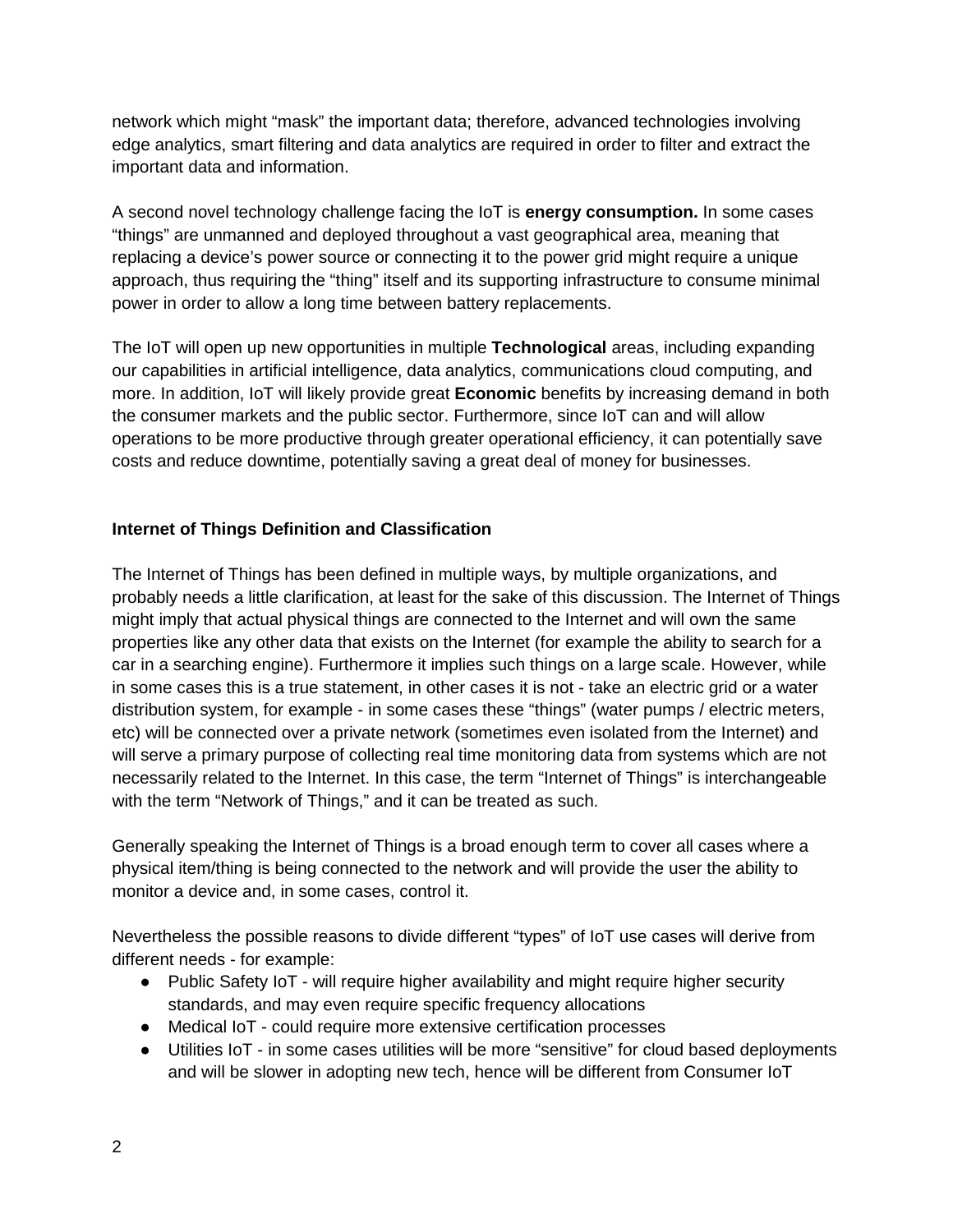## **Advancement of the Internet of Things**

The development of IoT is more likely to be hindered by market adaptation rate than by technological issues – as can be shown by mapping the IoT system components:

- Sensors and edge devices the main technical challenges are:
	- Power consumption in some cases the sensors will be required to stay operational for a long time without requiring any site visit. We see industry solving this in various ways e.g. providing IoT oriented WAN network which will provide sufficient bandwidth but still not requiring high power utilization
	- $\circ$  Price we see chipset manufacturing constantly lowering the price of sensors and edge units
- Communications infrastructure here we also see how the industry is constantly providing solutions for issues like frequency utilization/ power / and price, with examples including LoRA/LTE M, Network virtualization technologies and more
- Data services / Analytics We see big companies and universities investing a great deal of money to develop better tools to distribute data/ present data and analyze data in ways which are not yet fully utilized by the end users

The past few years have seen changes in business models related to greater infrastructure utilization, and these changes will result in better IoT adaptation, including:

- Selling software as a service or offering cloud platform as a service, which will likely mean more revenue coming from services which includes IoT services, and less revenue coming from hardware - this model will result in the IoT growth in North America.
- Selling radio infrastructure as a service we see companies building new radio infrastructure which will serve only IoT customers and will collect revenue through network utilization
- There are other more consumer-oriented trends that are changing and will keep changing the way the users get advertisements, buy things and more

In addition, we believe that infrastructure providers are rapidly working to prepare for the expected growth of IoT users in their network - we see technologies like network virtualization<sup>[1](#page-2-0)</sup>, different flavors of LTE, LTE Gen 5 and more that are currently being deployed and utilized.

.

<span id="page-2-0"></span><sup>&</sup>lt;sup>1</sup> Isam Ishaq, Jeroen Hoebeke, Ingrid Moerma, Piet Demeester "Internet of Things Virtual Networks: Bringing Network Virtualization to Resource-constrained Devices," in *2012 IEEE International Conference on Green Computing and Communications, 2012 Conference on Internet of Things, and 2012 Conference on Cyber, Physical and Social Computing*, pp 293-300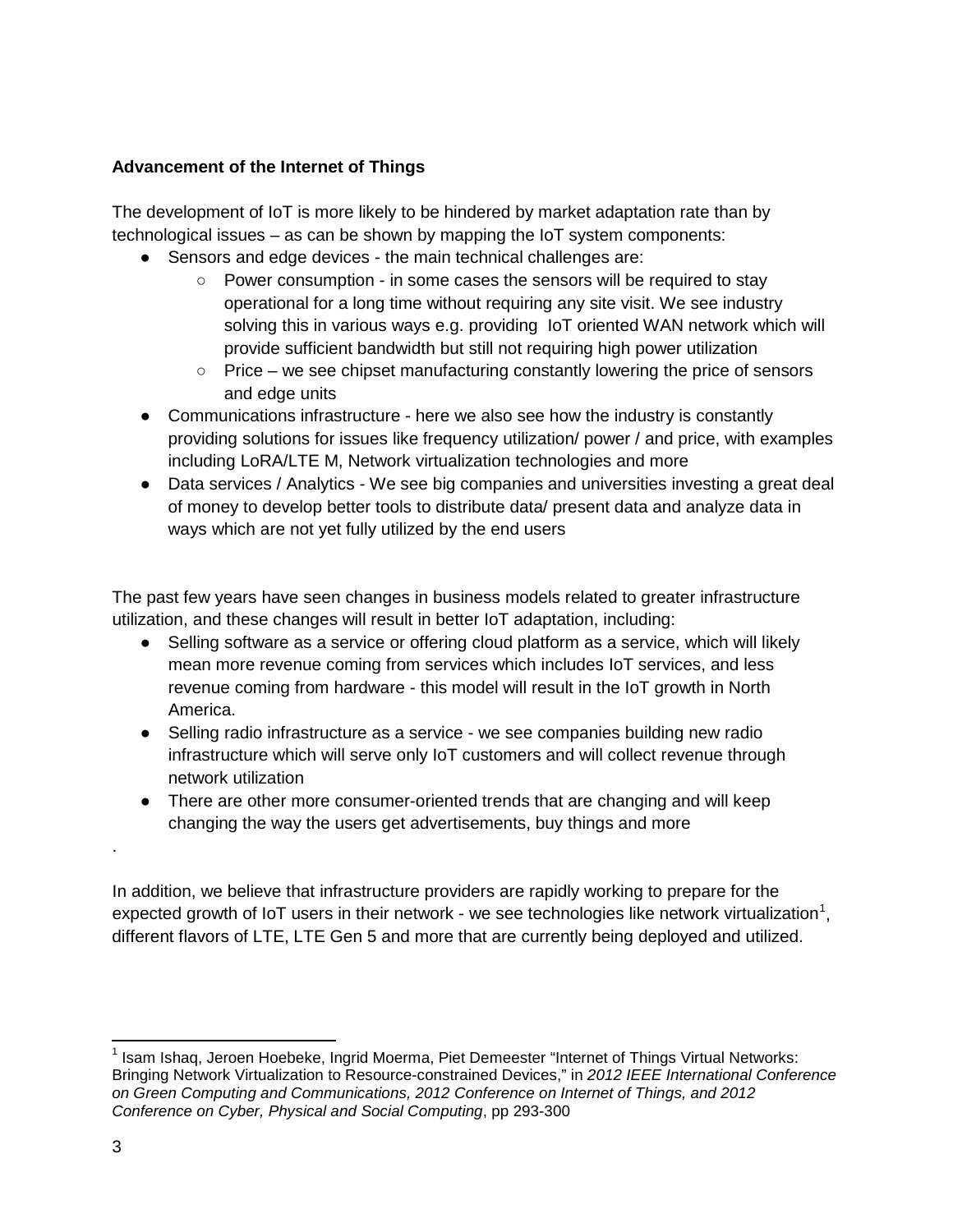The US government should encourage, and perhaps even enhance where possible, the use of IoT in the following places:

- Safety We believe IoT can enhance safety with regards to smart transportation, smart roads and vehicles
- Medical Here the government might play a bigger role in clearing the way for the adoption of medical IoT
- Industrial The ability to control / monitor and predict system issues within the utility grids can potentially reduce worker injuries and financial losses which can occur due to power/water outages and similar issues by automating the grid where possible

# **U.S. Industrial Policy and the Internet of Things**

As mentioned above there are numerous examples where the IoT can impact industrial practices, with some examples including:

- Power grid automation here IoT can enable safer and more efficient power distribution, lowering downtime in the grid
- Water distribution and monitoring Here IoT can allow more productive water distribution, less "water losses" and safer water treatment
- Manufacturing and supply chains are also good examples of industries where the IoT can optimize processes, save costs, and increase efficiencies

Implementing such technologies will raise challenges like:

• Security and data integrity - since many of the verticals within the industrial world provide services for large populations, or provide critical infrastructure to the citizens, the level of cybersecurity and data integrity (at all levels) should be graded higher as compared to the Consumer IoT. This alone will introduce challenges when implementing and migrating existing systems to the IoT

While the growing presence of the IoT may generate more jobs in the software and data sections, it can also lower the demand for "mid/low tech" positions, since many of these processes will become automated or semi-automated.

On the other hand, automating processes and allowing the implementation of IoT tools will raise economic productivity through optimization. IoT solutions can also make workplaces safer by providing sensing capabilities within the workspace through constant environmental monitoring within a workplace or through worker body sensors.

Government policies that might affect IoT are primarily related to how and where data will be stored, the frequency of data utilization, and standards. While some of these policies will help in expediting the IoT market others, such as policies which might require automation of processes within the industrial markets or policies which require cities to utilize safety related sensors, will surely expedite IoT deployment. On the other hand a policy which prevents data from being stored offshore could hinder IoT development.